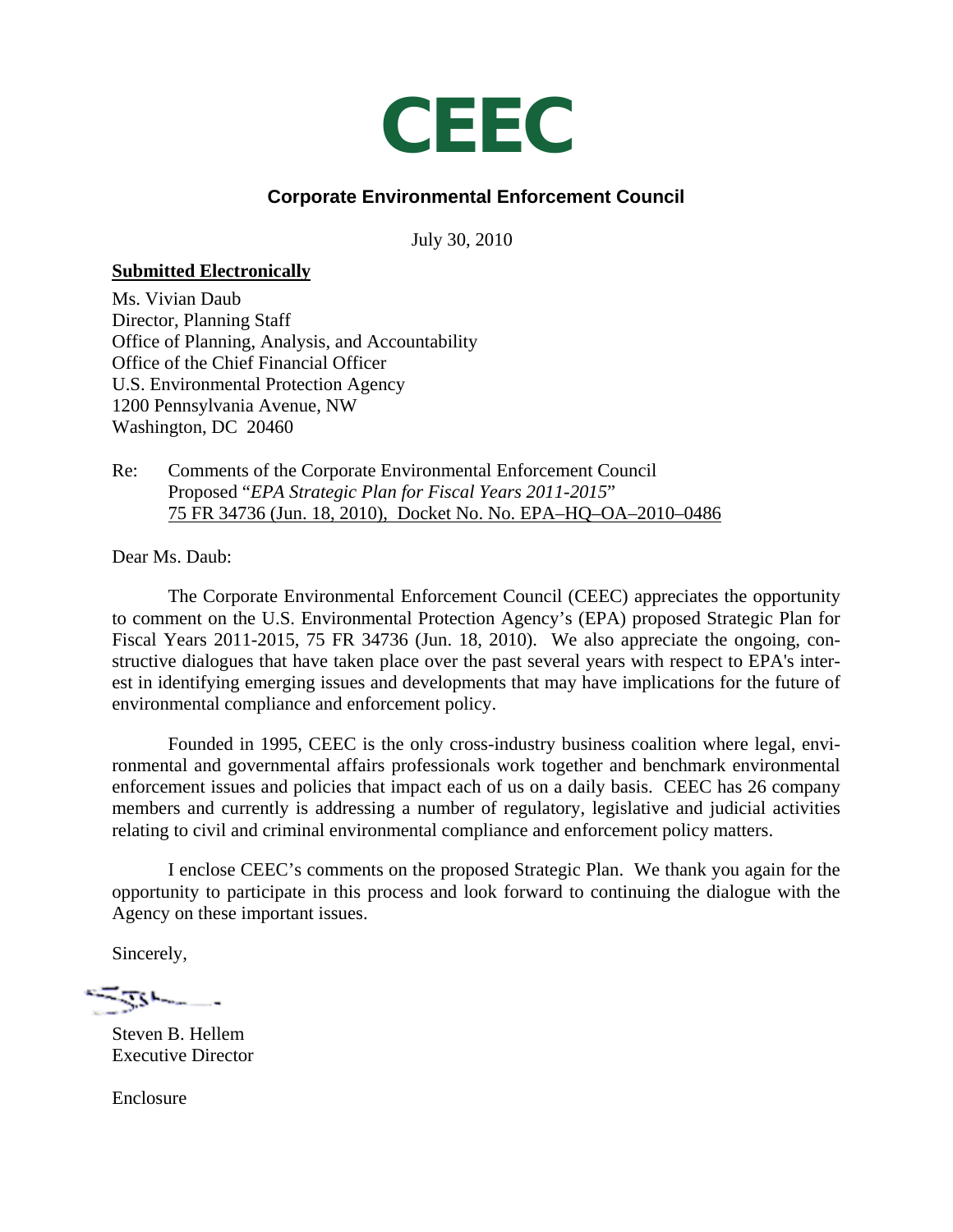# **CEEC**

## **Corporate Environmental Enforcement Council**

Comments of the Corporate Environmental Enforcement Council on EPA's Draft "Strategic Plan for Fiscal Years 2011-2015" 75 FR 34736 (Jun. 18, 2010); Docket No. No. EPA–HQ–OA–2010–0486

July 30, 2010

The Corporate Environmental Enforcement Council (CEEC) appreciates the opportunity to comment on the U.S. Environmental Protection Agency's (EPA) proposed Strategic Plan for Fiscal Years 2011-2015, 75 FR 34736 (Jun. 18, 2010). We also appreciate the ongoing, constructive dialogues that have taken place over the past several years with respect to EPA's interest in identifying emerging issues and developments that may have implications for the future of environmental compliance and enforcement matters.

CEEC has consistently recognized the need for, and specific value of, effective environmental enforcement and compliance assistance as a component of the Agency's mission. We have historically supported and participated in EPA's efforts to develop and refine enforcement and compliance priorities, and enforcement elements of the Agency's Strategic Plan, to set clear policy goals and to generate measurable environmental results. Most recently, CEEC submitted comments on the Agency's enforcement priorities to the National Enforcement and Compliance Assurance Priorities Discussion Forum on September 30, 2009 and on EPA's Candidate National Enforcement and Compliance Assurance Priorities for Fiscal Years 2011-2013 on January 19, 2010. Given CEEC's policy focus on environmental enforcement issues, its comments here are concentrated on EPA's draft Goal No. 5: "*Enforcing Environmental Laws. Protect human health and the environment through vigorous and targeted civil and criminal enforcement. Assure compliance with environmental laws*," and associated strategic objectives.

CEEC is disappointed to see that EPA's only proposed strategic enforcement goal is "vigorous civil and criminal enforcement" coupled with a mandate to increase the number of enforcement actions commenced in a variety of particular areas by 500%. As a general matter, CEEC strongly supports the premise that improved environmental performance can be achieved through greater compliance with environmental regulatory requirements. At the same time, CEEC believes that enforcement always should serve the broader mission of the Agency – protection of human health and the environment. To achieve this goal the Agency's enforcement program must focus not only on enforcing environmental laws fairly and effectively in relation to broader Agency goals, but also on developing effective compliance assistance programs and tools, and ensuring that sufficient resources are devoted to all components of the enforcement regime, including compliance assistance.

The rationale for the uniform strategic enforcement goal within each of the several subcategories  $(i.e., 500\%$  unit increase over the planning period) is not stated. Given that uniform-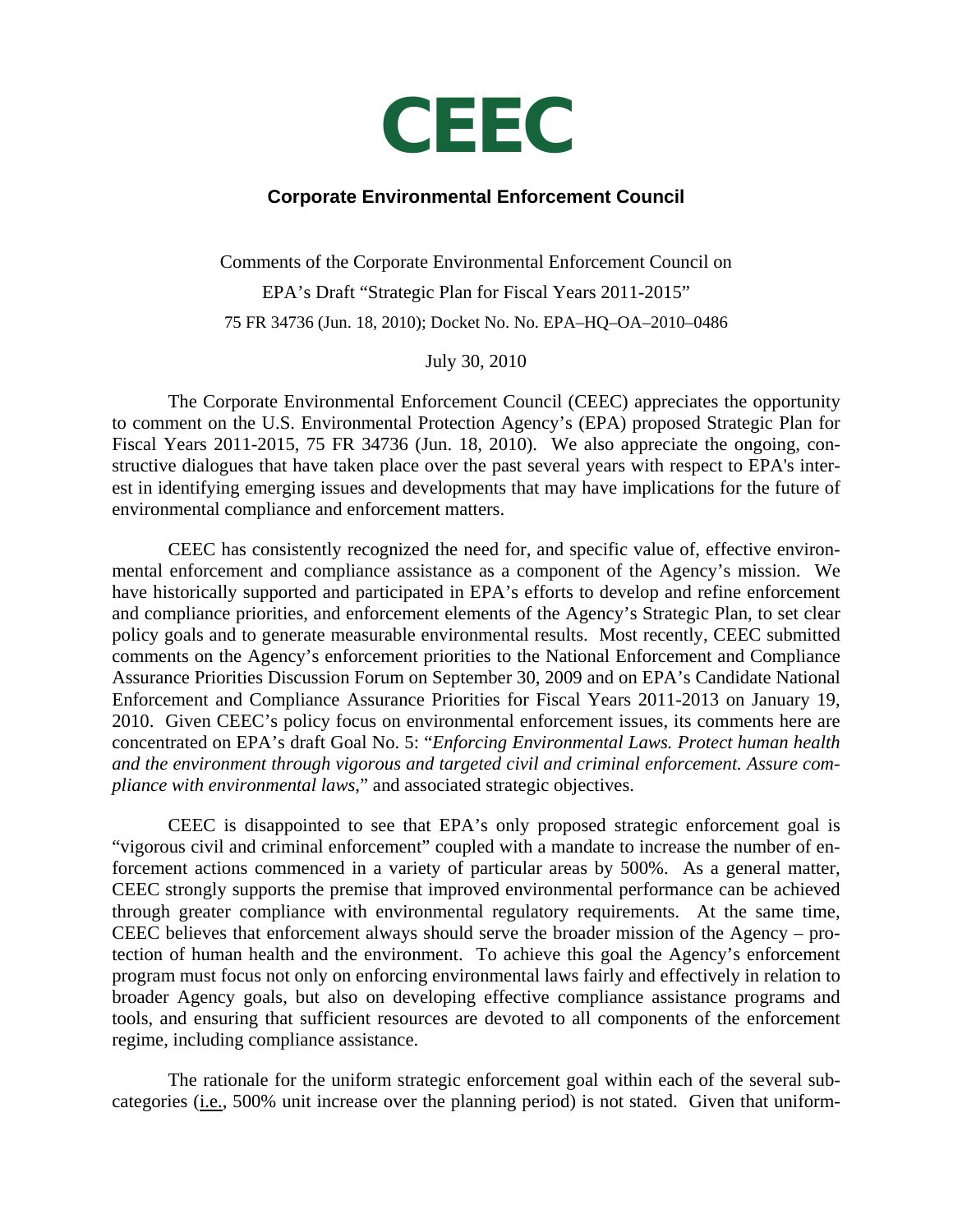ity, it appears that these individual goals are not tied to any concerns, understandings or policy particular to the individual categories. Rather, it appears the new policy is simply to be more "vigorous" and to count more enforcement actions. We view this as a step backward. The draft suggests this approach is to provide a more strategic, more meaningful set of indicators (draft at 36), but neither the meaning nor strategy are apparent. CEEC believes the Agency's broader goals should be selected to describe a successful (in this case) environmental enforcement program, and the corresponding particular strategic goals selected should be benchmarks, the achievement of which should indicate that the program has been successfully implemented. Here, the Agency has not stated how simply initiating five times as many cases will advance Agency's broader goals or why managers or the public should view that as successful program implementation or a wise use of resources. Indeed, this approach does not appear to meet the basic requirements of the planning requirements of the Government Performance Results Act.<sup>1</sup> CEEC encourages the Agency to revisit its goal setting and return to a more thoughtful approach to setting performance measures.

#### **A. Performance Measures**

 $\overline{a}$ 

 CEEC has consistently supported the Agency's efforts in the past to develop alternative ways to measure the "success" of its enforcement program. In that regard we encourage the Agency to return to efforts, working with interested parties, to develop statistically valid compliance rate methodologies as part of its review of performance measures. This has been an EPA goal in the past. CEEC would strongly support such efforts and provide input to and work with the Agency as part of such a process. Compliance rates could provide a very useful benchmark for measuring program success and would allow more principled targeting of enforcement and compliance assistance resources.

 Conversely, we have long encouraged the Agency to move away from looking solely at low value enforcement program output metrics, such as number of civil cases initiated, as the barometer of the success of the Agency's enforcement program. CEEC has suggested that the success of the environmental program should be evaluated on outcomes, performance measures and environmental improvements, and not on program "outputs." CEEC is disappointed that this draft Strategic Plan seems to signal Agency's shift back to low value enforcement indicators. Tracking information such as the percentage of cases that result in environmental improvements and the volume of pollution reduction achieved, while clearly appropriate, is not in and of itself sufficient. As indicated earlier in these comments, CEEC has supported efforts to implement measures that track the success of the enforcement program in terms of whether compliance rates increase (or non-compliance rates decrease). Obviously an enforcement program that does not increase the compliance rate (however that is measured) is not a successful program.

<sup>1</sup> GPRA requires strategic plans to provide a description of how the performance goals included in the plan are related to the general goals and objectives in the strategic plan. 5 U.S.C. §306(a)(4). Why would a 500% increase in cases initiated indicate a successful enforcement program? Why not 600%? Or 50%? The problem with the goals set by the Agency is that they are untethered from any model of a successful enforcement program and seemingly arbitrary (beyond being more 'vigorous').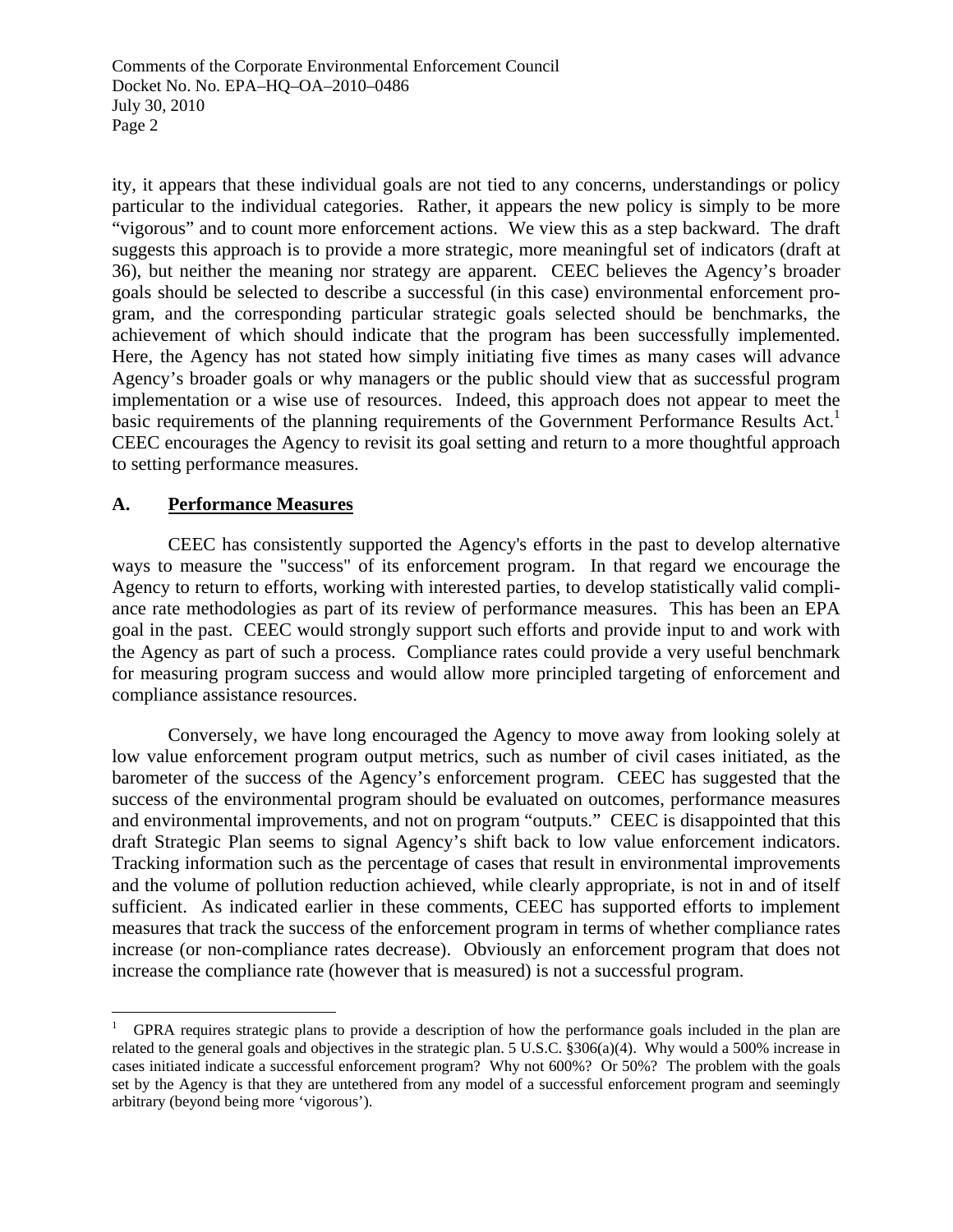We encourage the Agency to develop statistically valid compliance rates, and, once developed, to use them to track such rates for all industry sectors, not just for key populations associated with the national priorities of EPA's enforcement and compliance program. In prior comments CEEC suggested that the Agency consider the following concepts:

- Develop a compliance rate calculation for example, compliance with applicable requirements at the facility level could be measured in terms of the number of applicable compliance points – a facility that is in compliance with 97 of 100 applicable requirements has a compliance rate of  $97\%$ <sup>2</sup>
- Measure success in the context of the number (or percentage) of facilities inspected where the compliance rate, as calculated above, is greater than XX%.
- Measure success in terms of the percentage of facilities that are inspected that are discovered to have no regulatory non-compliance.

Specific targets could in turn be set for each of these parameters.

## **B. Compliance Assistance**

 EPA's strategic enforcement goals should include measures directed at compliance assistance. In the past, the Agency has recognized that improved compliance can be achieved through a combination of compliance assistance, compliance incentives and traditional enforcement. To the extent that compliance assistance is designed to increase compliance rates (however measured), compliance assistance should not be viewed solely in the context of bringing more facilities into compliance with existing regulatory requirements. CEEC urges that EPA place an increased emphasis on ensuring that regulated facilities meet compliance obligations created by new regulatory programs in the first instance. CEEC has previously promoted the concept of restructuring the Agency's regulatory development process to ensure that adequate compliance assistance tools, including guidance, are built-in components of the process through which new regulatory programs are developed. Any increase in "up front" compliance will only serve to increase compliance rates, regardless of the methodology used to measure such rates.

 CEEC suggests that EPA should consider ways to restructure its regulatory development process to ensure that compliance assistance guidance and tools are integral elements in the development of new regulatory requirements. Improving compliance rates **"**up front" can be achieved by ensuring that compliance obligations are understood and compliance options are made available in advance of a regulatory compliance date. The Agency's goal of improved compliance assurance would be advanced as well.

<sup>1</sup> 2 Any compliance rate calculation must be developed and used carefully, given the large number of "compliance points" at most facilities. CEEC suggests that this target be used in conjunction with the other targets that measure compliance in the context of environmental risk.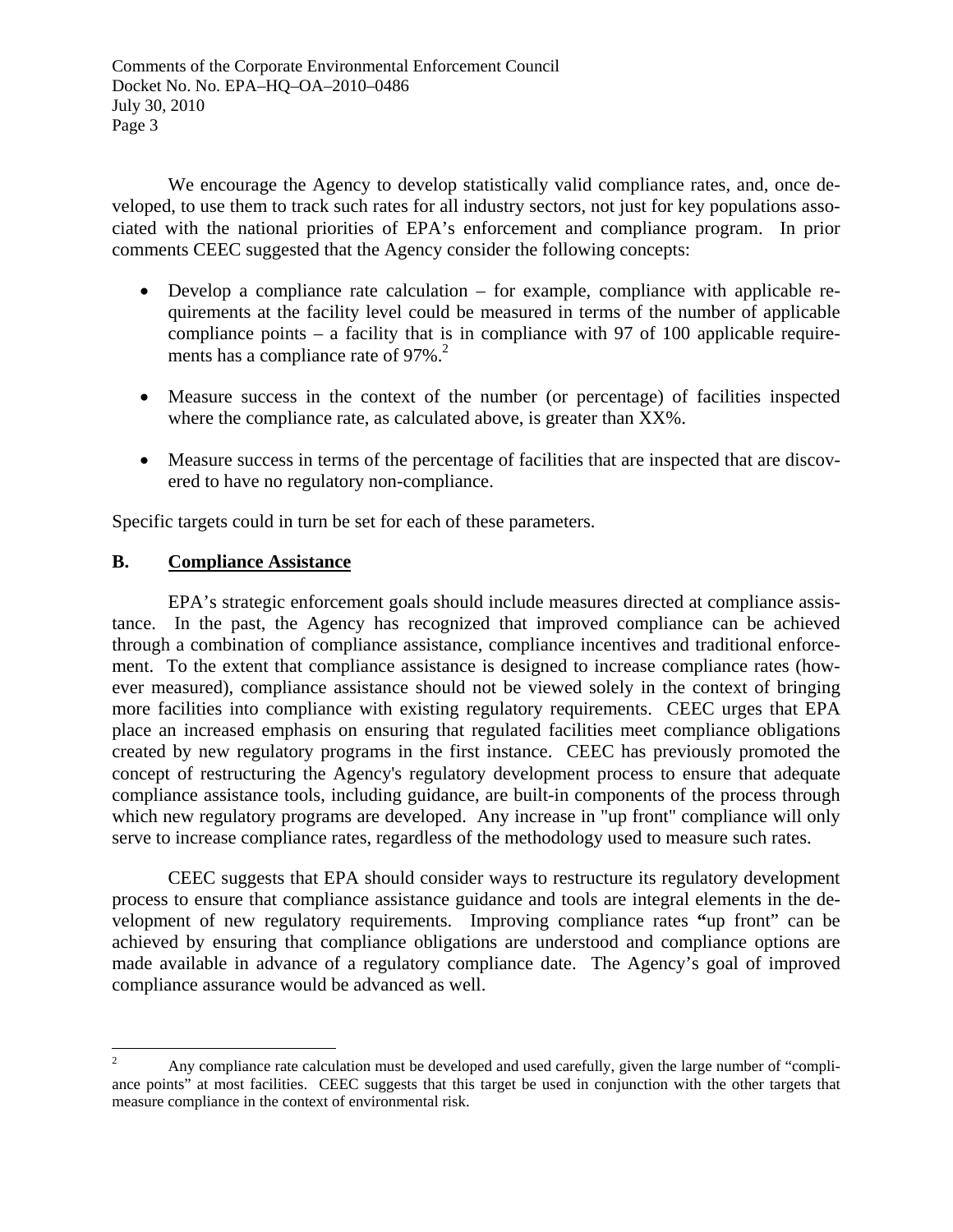With respect to compliance assistance for existing regulatory requirements, CEEC believes that EPA must not ignore the issue of unclear or inconsistent regulation. The Agency and the regulated community have frequently attempted to address complex and confusing requirements through a series of letters, interpretations and guidance; in many instances, however, those efforts ultimately do not lend clarity to the applicable compliance obligations. Initiating formal enforcement response actions against companies facing such uncertainty is neither the best use of Agency resources nor the best way to improve compliance. Rather, we would suggest that the Agency's goal of improved environmental enforcement would be better served by focusing resources on ways to make those regulatory requirements clearer, and to make the clarifications easily accessible in a user-friendly format. To address this, CEEC suggests that EPA consider implementing strategies to make additional compliance assistance tools available for the regulated community and, as importantly, to make sufficient resources available to Agency technical staff to assist them in developing the necessary tools. Information on compliance rates would provide valuable insight into areas where compliance assistance is most greatly needed and would provide the greatest return in environmental performance and results.

## **C. Compliance Incentives -- Auditing**

 CEEC has been actively engaged in the development of federal and state legislation and regulatory programs designed to encourage environmental auditing for many years. In addition, CEEC member companies have been on the front line in developing environmental auditing programs. The goal of any environmental audit is to identify areas where environmental performance (and compliance) can be improved, and we are disappointed that EPA's goals no longer recognize the important role that environmental audits can play in improving environmental performance.

 In this proposal EPA has dropped its prior objectives focused on increasing the number of facilities that use EPA incentive policies to conduct environmental audits. CEEC suggests that the Agency should add goals and objectives directed at increasing the number of facilities that conduct environmental audits, regardless of whether such audits are conducted as a result of an Agency incentive policy. Audits result in actions that improve environmental management practices, improve compliance rates, and result in the reduction, treatment or elimination of pollution – without further governmental involvement.

#### **D. Federal-State Partnership**

 CEEC encourages the Agency to more explicitly recognize the critical role of the states with respect to enforcement. EPA should include more specific information respecting the manner in which the federal-state partnership in the enforcement context can be managed and strengthened to achieve the broader goals of both the Agency and state and local environmental agencies. Unfortunately this draft contains no recognition of either the states' important enforcement role or the need for a strong federal-state partnership in the enforcement context.